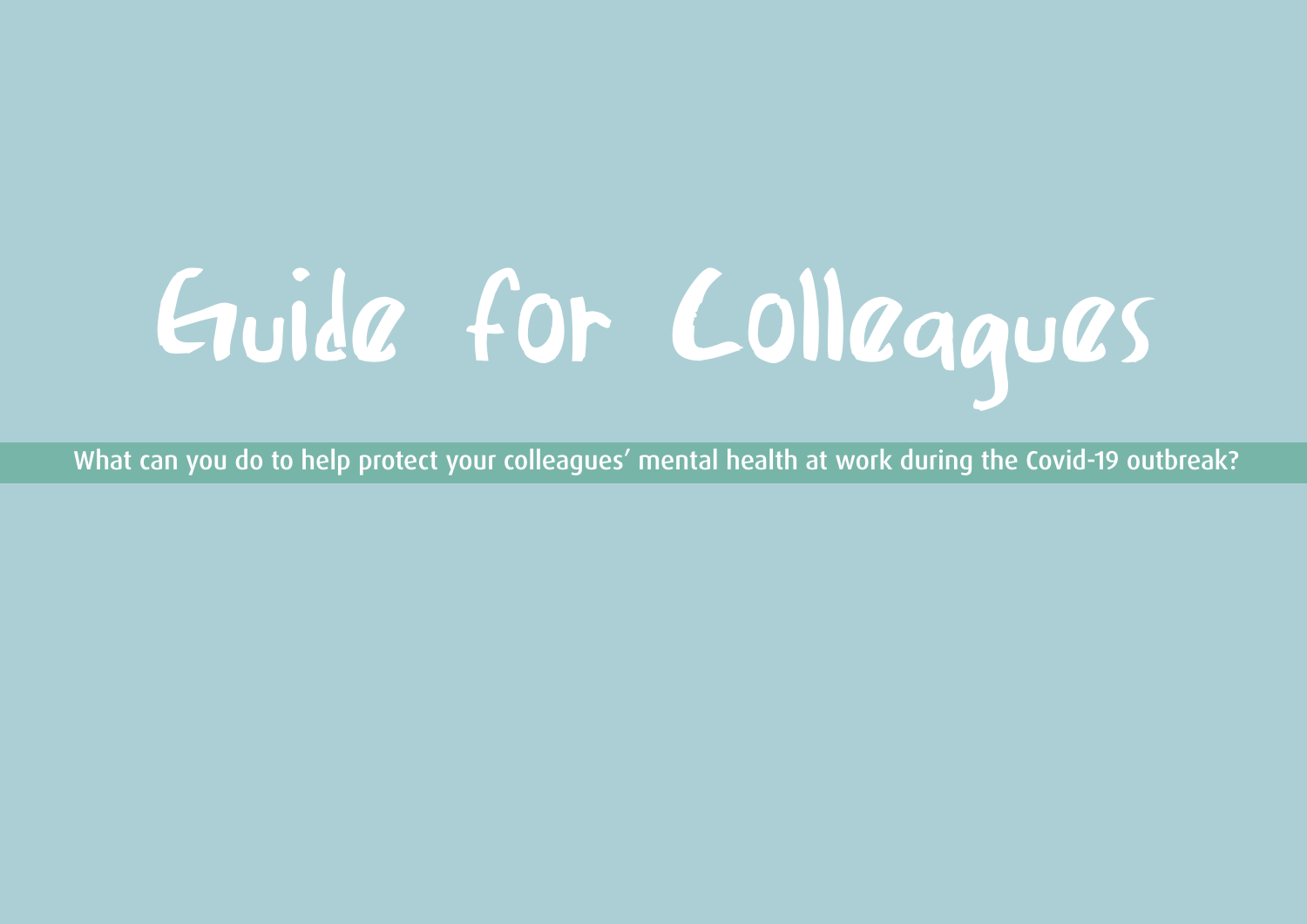staying mentally healthy at work during the Covid-19 outbreak



organisation

## Guide for Colleagues

What can you do to help your colleagues stay mentally healthy at work during the Covid-19 outbreak?

The Covid-19 outbreak has had a profound impact on the world of work. We are facing unprecedented challenges and many people are struggling to cope with the demands from work and home. People may be worried and concerned about health, finances or job security, they may be isolated from others and unable to perform their usual routines. These concerns are normal. In fact did you know that even before the outbreak 1 in 6 people experience mental ill health?

This guide is designed to help you support your colleagues to stay mentally healthy at work during the Covid-19 outbreak. It draws from the latest evidence to outline what works, and what does not, when it comes to working productively when experiencing stress.

We can't do everything on our own. To stay mentally healthy we often need help from others. Colleagues, friends and family, line managers and others can help the individual build their **IGLOo**. Remember, an employee with strong resources is much more likely to stay in and be productive at work.

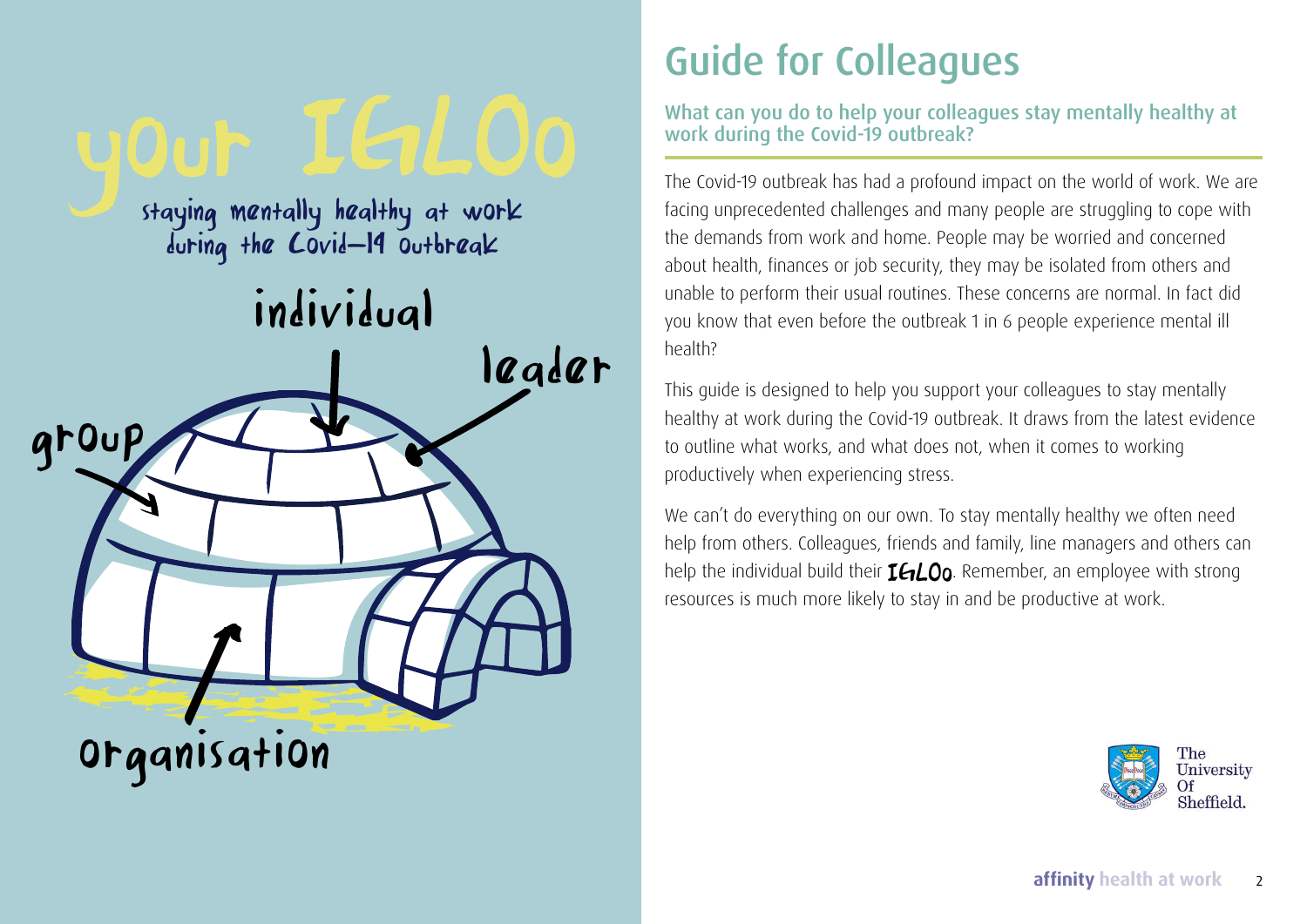

For more details on signs and symptoms of stress, anxiety and depression, and the possible impact on work – visit Every Mind Matters

#### What is stress, anxiety and depression?

Mental health is complicated. Everyone's experience of mental health is slightly different. It is sometimes difficult to tell whether someone is experiencing stress, anxiety or depression. A really important sign is a change in the person's behaviour – are they behaving differently? Here are some of the common signs and signals:

- Behavioural signs struggling with workload, low levels of concentration and focus, difficulty in organising, low productivity, negative attitude, changes in motivation.
- Emotional signs feeling anxious or irritable, mood changes, changes in how you interact with colleagues, too much emotion, feeling isolated or socially withdrawn.
- **•** Physical signs tiredness, having sleepless nights, increased drinking and/or smoking, not feeling hungry, headaches.

When employees are supported at work. they are better able to manage their mental health. Use this guide to give you examples of ways you could make your colleagues feel safe, valued and productive at work.

### Understanding your IGLOo

We all need other people to help us stay happy and healthy. Everyone has their own set of resources inside and outside of work. We call this your **IGLOo**. Your **IGLOo** is made up of different resources that help you:

individual resources - like confidence, self-care looking after your basic needs (e.g. eat, sleep, move, connect)

**group** resources - help from colleagues, friends and family

lealer resources - help from your line manager, GPs or service provider

**Organisational resources - help** provided by your organisation, volunteer groups or charities

#### The IGLOo for staying mentally healthy at work during the Covid-19 outbreak includes:

| At home, the following<br>actions help                                                                                                                                                                                                                                 | <b>Resources</b> | At work, the following help employees                                                                                                                                                                                                                                                                                                                                                                                                                                                                                                                                                                                                                          |
|------------------------------------------------------------------------------------------------------------------------------------------------------------------------------------------------------------------------------------------------------------------------|------------------|----------------------------------------------------------------------------------------------------------------------------------------------------------------------------------------------------------------------------------------------------------------------------------------------------------------------------------------------------------------------------------------------------------------------------------------------------------------------------------------------------------------------------------------------------------------------------------------------------------------------------------------------------------------|
| Prioritising self-care<br>$\bullet$<br>Establishing clear boundaries<br>$\bullet$<br>between work and leisure time                                                                                                                                                     | Individual       | Creating structure in the working day - set out your<br>working hours, break times, divide up tasks into<br>smaller components<br>Identifying your work priorities - what must be<br>done today, what can wait                                                                                                                                                                                                                                                                                                                                                                                                                                                 |
| Understanding from others<br>$\bullet$<br>Receiving non-judgmental<br>$\bullet$<br>support<br>Staying connected                                                                                                                                                        | Group            | Providing feedback on tasks from colleagues<br>$\bullet$<br>Giving help when doing challenging tasks<br>Maintaining social and informal contact                                                                                                                                                                                                                                                                                                                                                                                                                                                                                                                |
| Accessing health and wellbeing<br>$\bullet$<br>advice and support<br>If employees are experiencing<br>mental health concerns:<br>Having a consistent point of<br>$\bullet$<br>contact e.g. GP<br>Facilitating links to external<br>$\bullet$<br>services and treatment | Leader           | Ensuring the necessary equipment to work safely is<br>provided<br>Communicating work demands e.g. workload,<br>prioritising job tasks<br>Giving control over the way the work is done<br>$\bullet$<br>Providing emotional and practical support<br>$\bullet$<br>Promoting positive working relationships in the<br>$\bullet$<br>team<br>Communicating the organisation's response to<br>Covid-19<br>Exploring work adjustments where appropriate e.g.<br>$\bullet$<br>working hours, review of job tasks<br>Being available but not intrusive<br>$\bullet$<br>Agreeing what information about an employee's<br>current situation is communicated to colleagues |
| • Access to health and wellbeing<br>advice and support<br>If employees are experiencing<br>mental health concerns:<br>Accessing work-focused<br>$\bullet$<br>counselling                                                                                               | Organisation     | Providing flexible working practices and leave<br>$\bullet$<br>Providing a safe physical work environment<br>Providing flexible working practices and leave<br>policies<br>Providing work-focused counselling<br>Establishing a culture where mental health and<br>physical health are prioritised                                                                                                                                                                                                                                                                                                                                                             |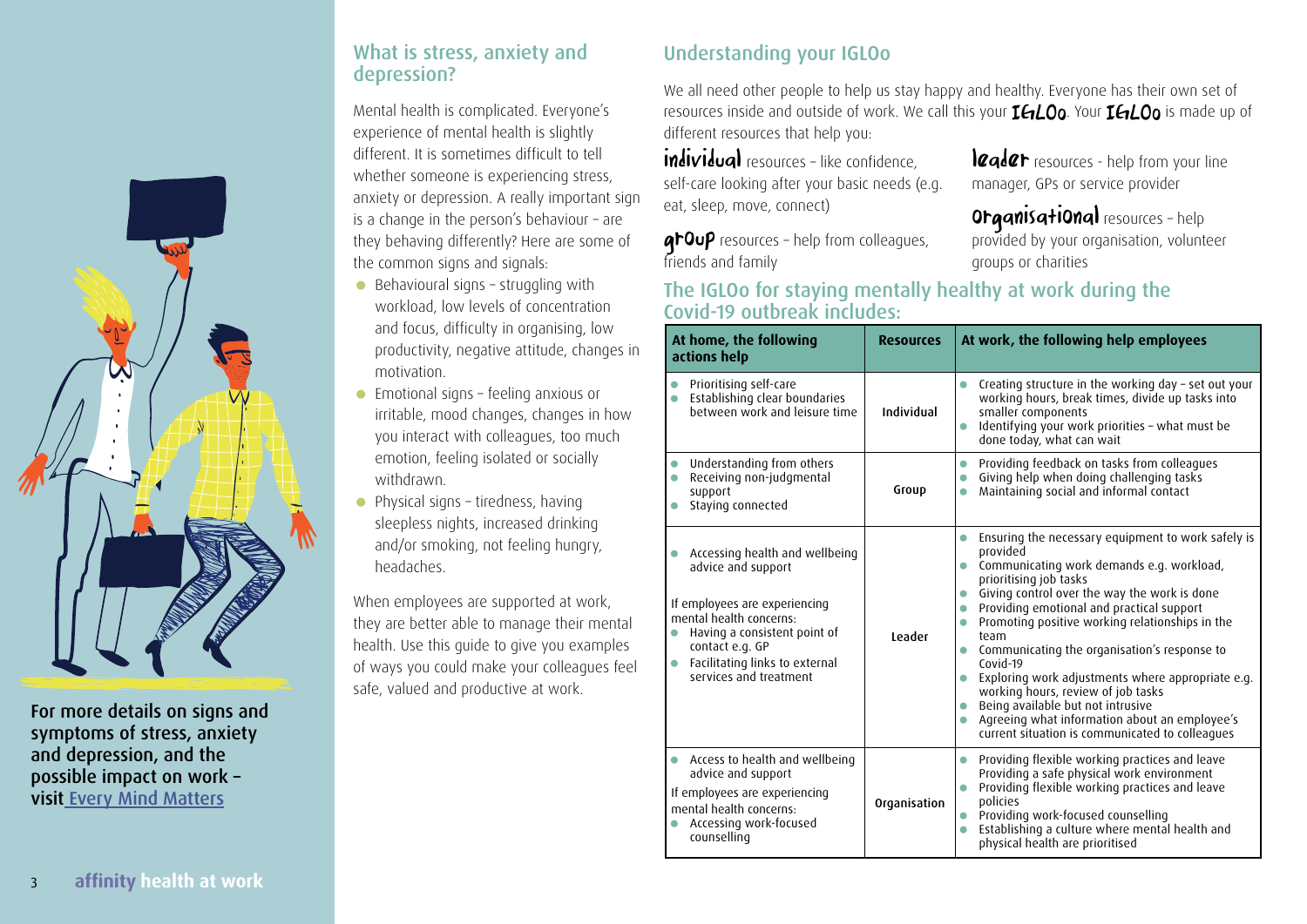#### How can you help your colleague strengthen their IGLOo?

Use the checklist here to see what you can do to help your colleague build their **IGLOo**.

- 1. Look at the checklist. Read the statements in the 'Do I...' column. Answer 'yes', 'no' or 'sometimes'. Mark your answer in the column.
- 2. Use the checklist here to test the strength of your contribution to your colleagues' **IGLOO**. If you answer yes to these questions, you help your colleague build a strong **IGLOo**. If you answer 'sometimes' or 'no' think about whether they might like your help.
- 3.What else could you do to help? If you answer 'sometimes' or 'no' what could you do to make this part of their **IGLOo** stronger? It may be something you need to do, you need someone else to help you do, or you need to ask for.
- 4.How do you make this happen? Think about what you can do to make this happen. Need help and advice? Ask friends and family, colleagues, Line manager, GP, Human Resources, Occupational Health, charities/ support groups, union reps

#### Remember...

For many people, working during the Covid-19 outbreak is not easy, but having support can make a huge difference.

If you are not sure what your colleague would find helpful, ask them. Talk through the checklist with them and identify some concrete actions that you can take to help them build their **IGLOo**.

| <b>Resources</b> | <b>Location</b> | Do 1?                                                                                                   | Do I<br>Yes, No,<br><b>Sometimes</b> | I need to<br>If you answered<br>"sometimes" or "no", what<br>else would be helpful? | I can make this happen by<br>Need help and advice? Ask friends and family,<br>Human Resources, Occupational Health,<br>colleagues, charity/support groups, union reps; |
|------------------|-----------------|---------------------------------------------------------------------------------------------------------|--------------------------------------|-------------------------------------------------------------------------------------|------------------------------------------------------------------------------------------------------------------------------------------------------------------------|
| Individual       | Work            | Help my colleagues create structure in the working day<br>e.g. divide up tasks into smaller components? |                                      |                                                                                     |                                                                                                                                                                        |
|                  |                 | Help my colleagues identify work priorities - what must<br>be done today, what can wait?                |                                      |                                                                                     |                                                                                                                                                                        |
|                  | Home            | Encourage my colleagues to prioritise self-care?                                                        |                                      |                                                                                     |                                                                                                                                                                        |
|                  |                 | Ensure my colleagues have clear boundaries between<br>work and leisure?                                 |                                      |                                                                                     |                                                                                                                                                                        |
| Group            | Work            | Provide feedback on tasks to build confidence?                                                          |                                      |                                                                                     |                                                                                                                                                                        |
|                  |                 | Help out when colleagues are doing challenging tasks?                                                   |                                      |                                                                                     |                                                                                                                                                                        |
|                  |                 | Maintain social and informal contact with colleagues?                                                   |                                      |                                                                                     |                                                                                                                                                                        |
| Leader           | Work            | See that my line manager:<br>Ensures the team has the necessary equipment to do                         |                                      |                                                                                     |                                                                                                                                                                        |
|                  |                 | Communicates work demands e.g. workload, prioritises<br>iob tasks?                                      |                                      |                                                                                     |                                                                                                                                                                        |
|                  |                 | Gives control over the way the work is done?                                                            |                                      |                                                                                     |                                                                                                                                                                        |
|                  |                 | Provides emotional and practical support?                                                               |                                      |                                                                                     |                                                                                                                                                                        |
|                  |                 | Promotes positive working relationships in the team?                                                    |                                      |                                                                                     |                                                                                                                                                                        |
|                  |                 | Communicates the organisation's response to Covid-19?                                                   |                                      |                                                                                     |                                                                                                                                                                        |
|                  |                 | Explores work adjustments where appropriate e.g.<br>working hours, review of job tasks?                 |                                      |                                                                                     |                                                                                                                                                                        |
|                  |                 | Is available to employees but not intrusive?                                                            |                                      |                                                                                     |                                                                                                                                                                        |
|                  |                 | Agrees what information about the employee's current<br>situation is communicated to colleagues?        |                                      |                                                                                     |                                                                                                                                                                        |
| Organisational   | Work            | Work in a safe work environment?                                                                        |                                      |                                                                                     |                                                                                                                                                                        |
|                  |                 | Know what the policies are for flexible working?                                                        |                                      |                                                                                     |                                                                                                                                                                        |
|                  |                 | Know if our organisation provides work-focused<br>counselling, and if so, do I know how to access it?   |                                      |                                                                                     |                                                                                                                                                                        |
|                  |                 | Support a culture where mental health and physical<br>health are prioritised?                           |                                      |                                                                                     |                                                                                                                                                                        |

*NB. While you can't influence the support employees receive outside of work, if you know that the employee is experiencing difficulties outside work, this could make the group support in work, or access to an EAP service, even more important for them.*